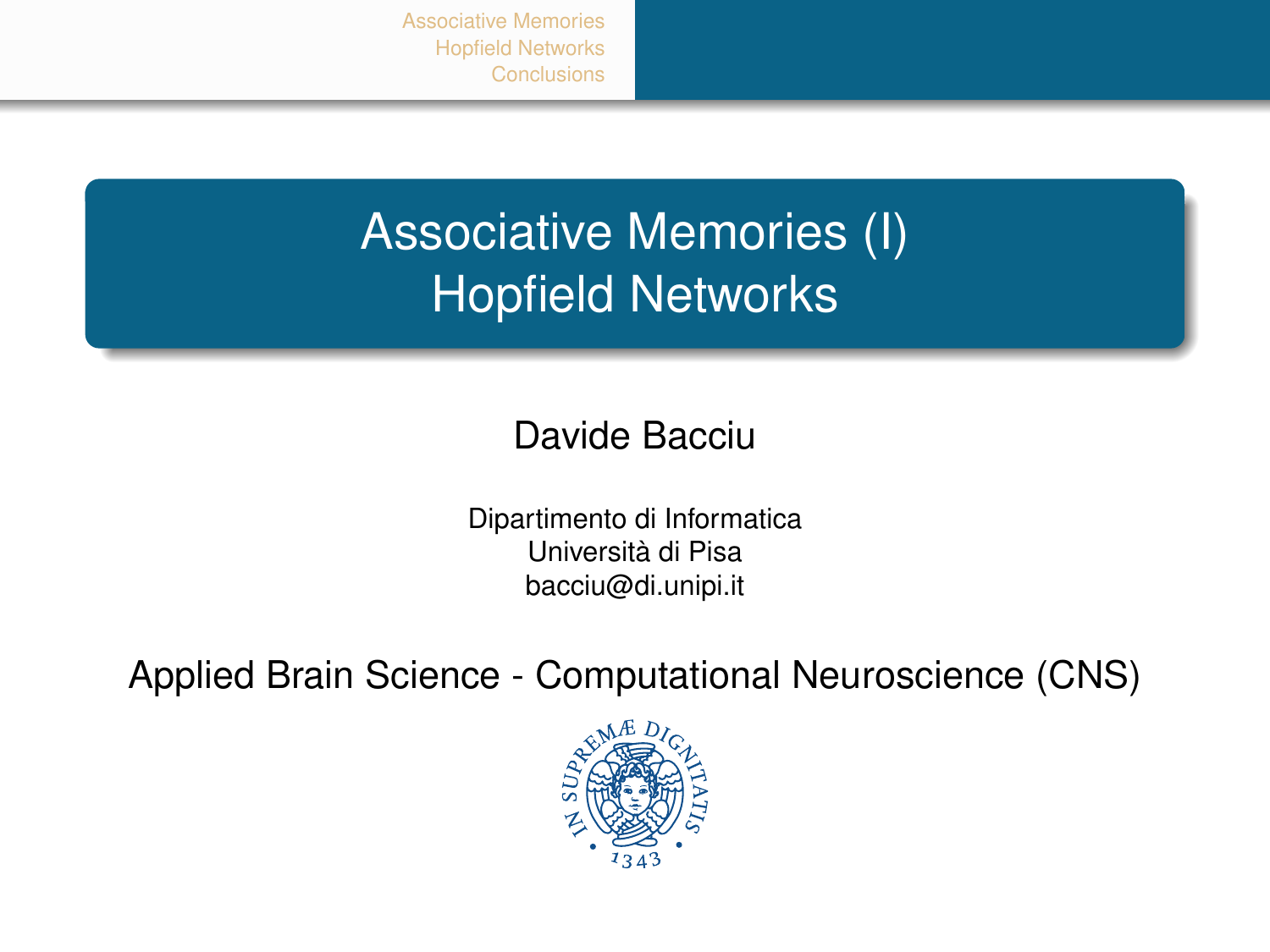**[Introduction](#page-1-0)** 

### <span id="page-1-0"></span>A Pun

Hmunas rmebmeer iamprtnot envtes in tiher leivs. You mihgt be albe to rlecal eervy deiatl of yuor frist eaxm at cllgeoe; or of yuor fsirt pbuilc sepceh; or of yuor frsit day in katigrneedrn; or the fisrt tmie you wnet to a new scohol atefr yuor fimlay mveod to a new ctiy. Hmaun moemry wkors wtih asncisoatois. If you haer the vicoe of an old fernid on the pnohe, you may slntesnoauopy rlaecl seortis taht you had not tghuoht of for yares. If you are hrgnuy and see a pcturie of a bnaana, you mihgt vdivliy rclael the ttsae and semll of a bnanaa and teerbhy rieazle taht you are ideend hngury. In tihs lcterue, we peesrnt modles of nrueal ntkweros taht dbriecse the rcaell of puielovsry seortd imtes form mmorey.

Text scrambler by <http://www.stevesachs.com/jumbler.cgi>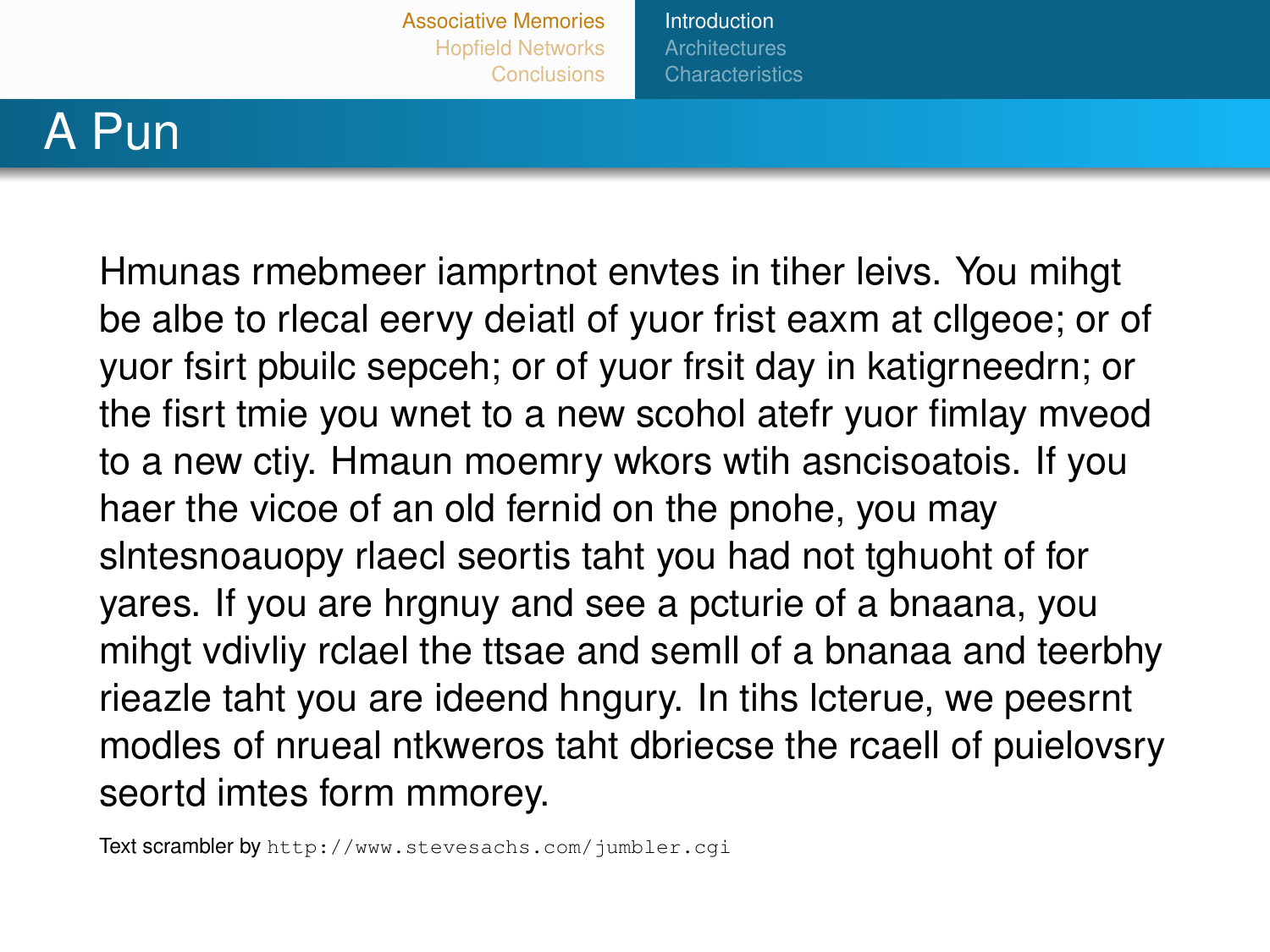[Introduction](#page-1-0) **[Characteristics](#page-9-0)** 

## Learning Associations

The biological brain has the ability to store long-term memories of patterns..



...and to recall them when presented with associated stimuli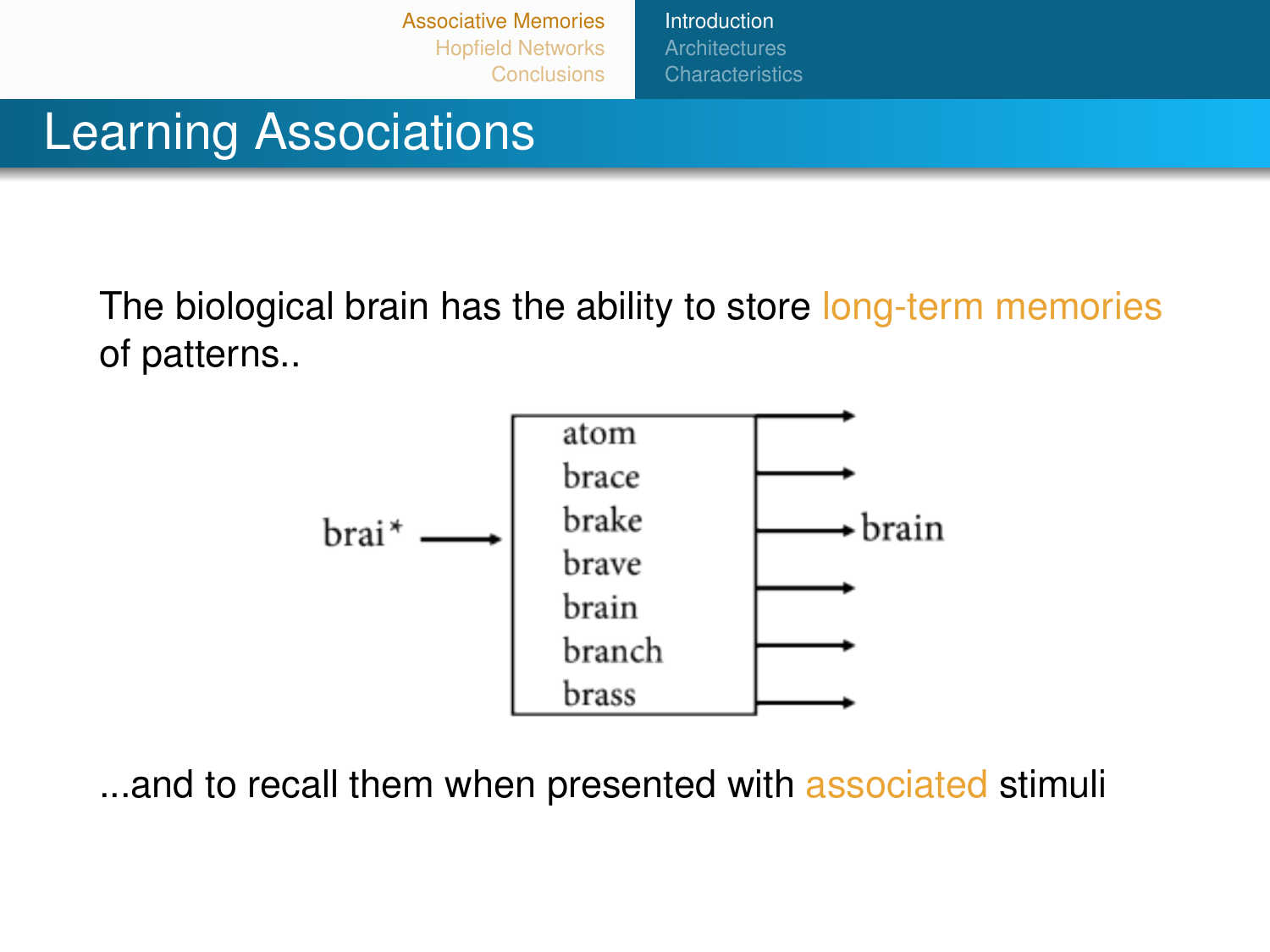**[Introduction](#page-1-0)** 

### Associative Memory

- Short-term memory (seconds-to-minutes) is maintained by persistent neural activity
- Long-term memory (hours-to-years) involve storage in synaptic weights
- Associative memory: recall on content
	- Autoassociative Enable to retrieve a stored pattern from a partial or approximate sample of itself (template matching)
	- Heteroassociative Recall a stored pattern that is somewhat associated with the input stimuli but does not represent it (input/output from different categories)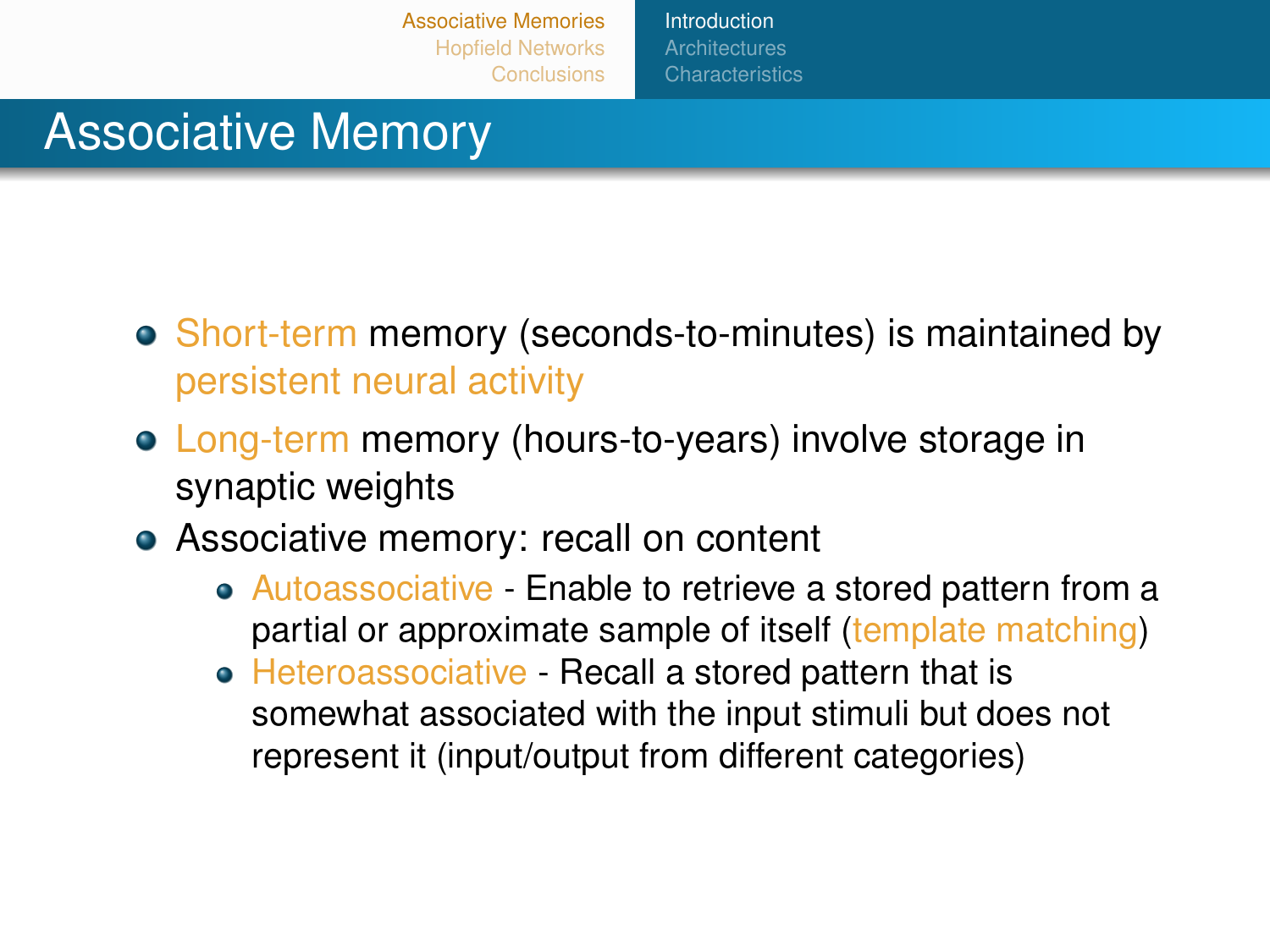[Introduction](#page-1-0) **[Characteristics](#page-9-0)** 

# Association as Recall, Recognition and Completing Partial Information

#### Pattern recognition through a nearest prototype approach

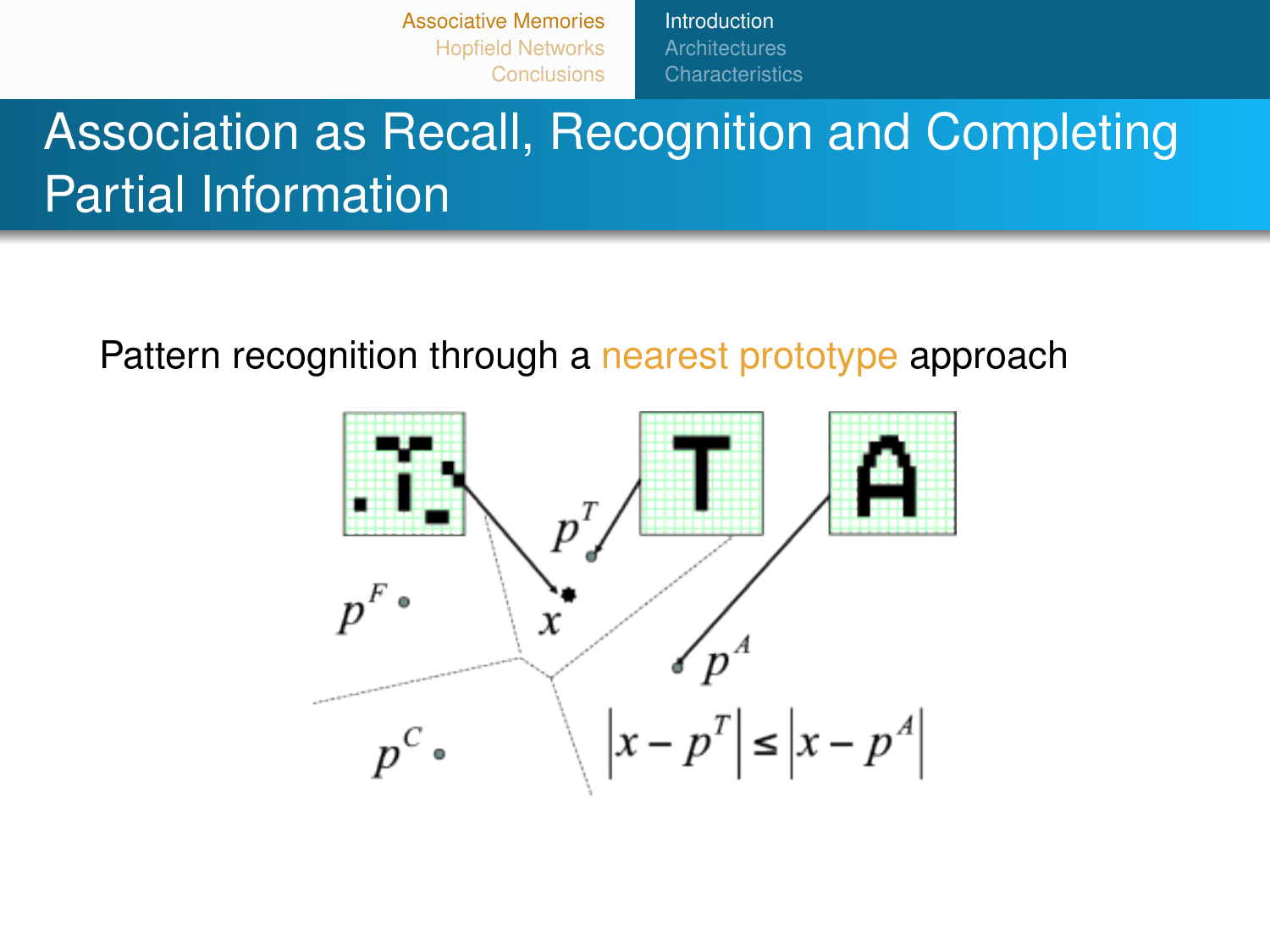[Introduction](#page-1-0) **[Characteristics](#page-9-0)** 

# Association as Recall, Recognition and Completing Partial Information

Address the problem through a associative memory approach (via learning)

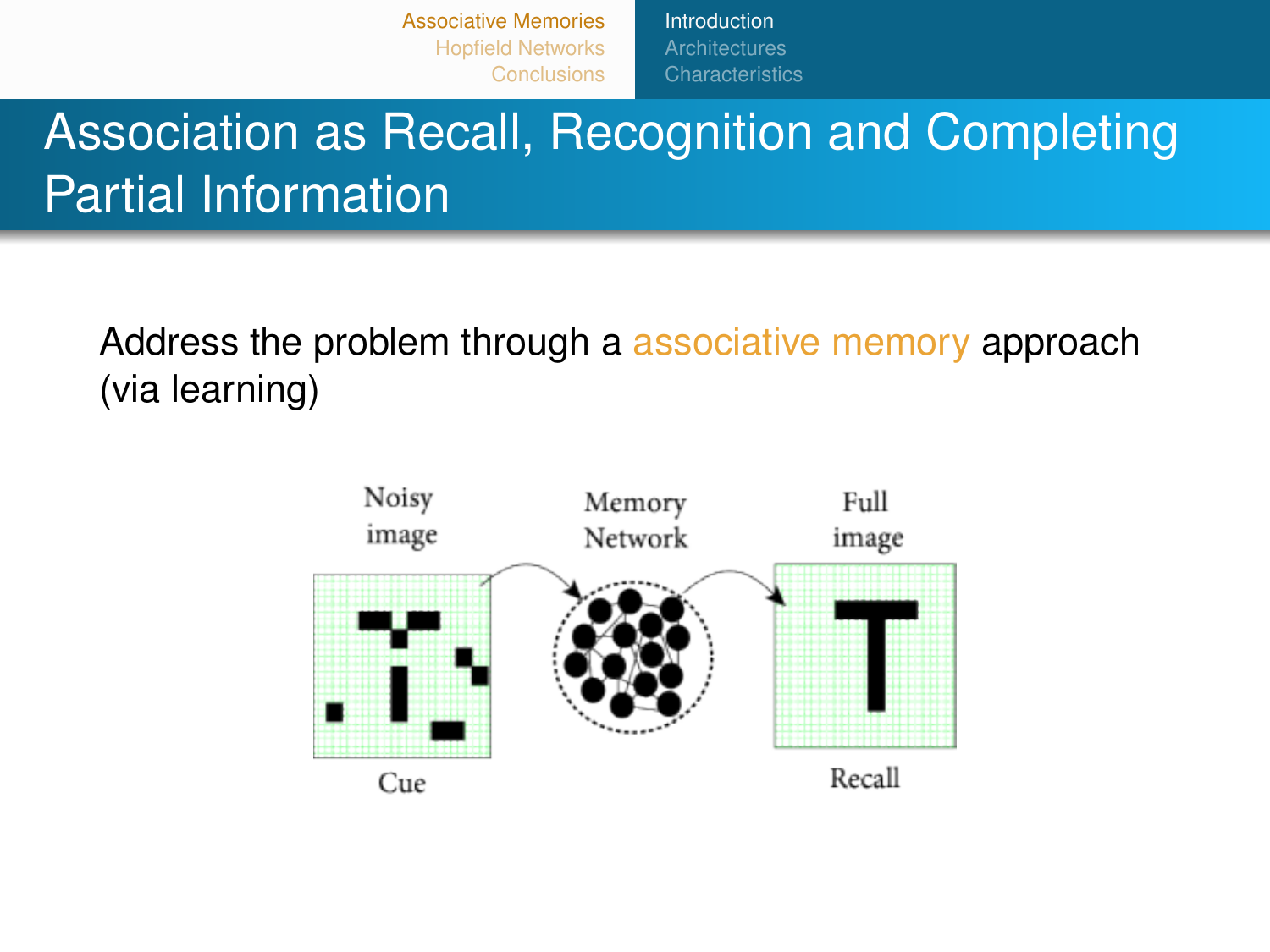**[Architectures](#page-6-0)** 

### <span id="page-6-0"></span>Associative Memory Networks

#### Focus on recurrent neural networks



- **•** Biological plausible
- Recall exact stored pattern (accretive)
- ..and more interesting overall
- Persistent activity determines which memory is recalled based on the stimuli
- Synaptic weights provide the long-term storage for the memories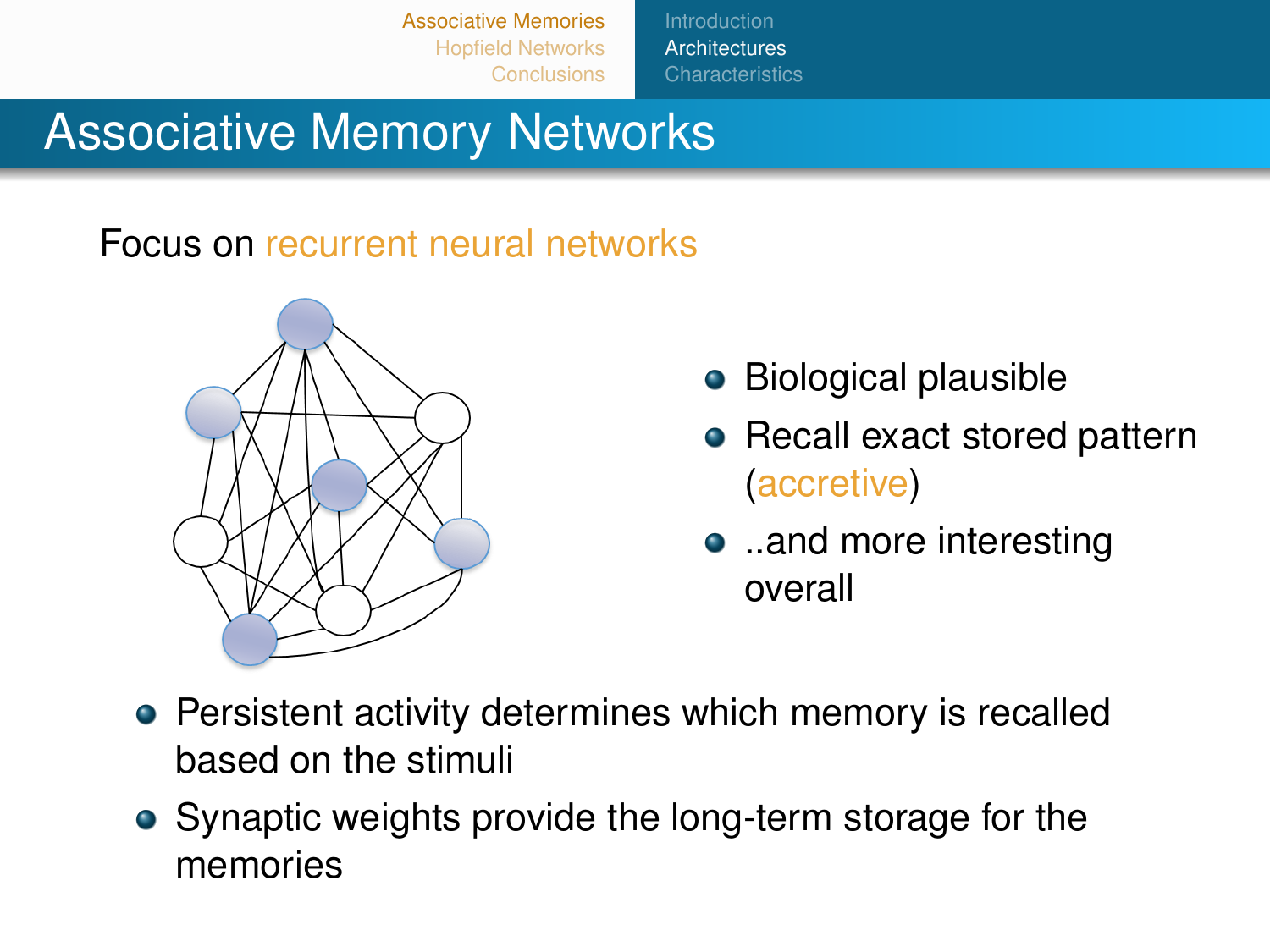**[Architectures](#page-6-0) [Characteristics](#page-9-0)** 

### Stored Patterns



From a certain point onwards

$$
\mathbf{v}(t)=\mathbf{v}(\infty)=\mathbf{v}^m
$$

Stored memories **v** *<sup>m</sup>* should be (point) attractors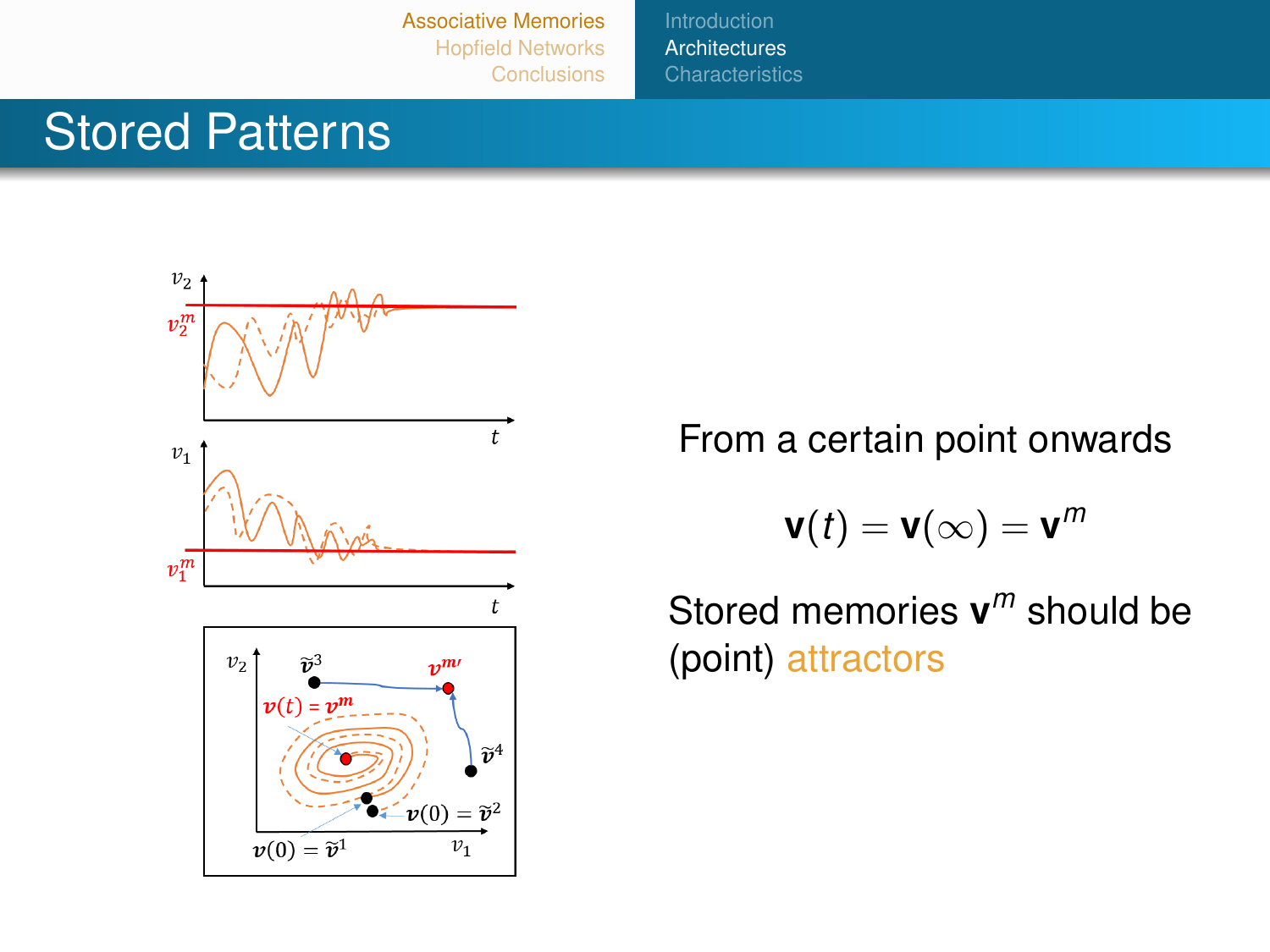**[Architectures](#page-6-0)** 

### Associative Network Models

#### **• Autoassociative models**

- Hopfield networks
- Boltzmann machines
- Adaptive Resonance Theory (ART)
- **Autoassociators**
- **Heteroassociative models** 
	- Bidirectional Associative Memory (BAM)
	- ARTMAP
	- Typically combine autoassociative layers through a mapping layer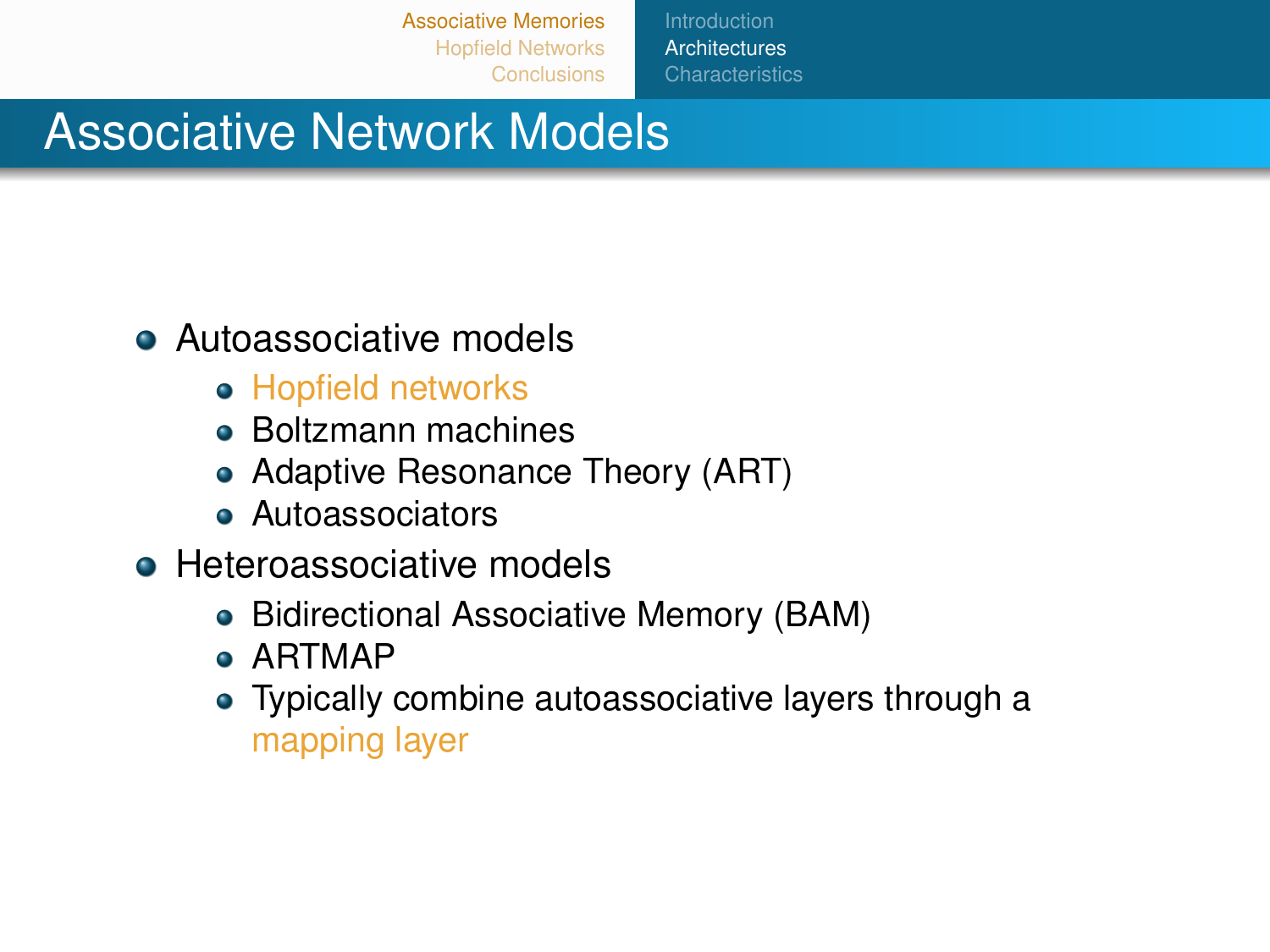[Associative Memories](#page-1-0) [Hopfield Networks](#page-10-0) **[Conclusions](#page-21-0) [Characteristics](#page-9-0)** 

<span id="page-9-0"></span>Characterizing an Associative Memory

• For a pattern that is a fixed point of the net holds

 $\mathbf{v}^m = F(\mathbf{M}\mathbf{v}^m)$ 

- Capacity Number of patterns **v** *<sup>m</sup>* that can simultaneously satisfy equation given weights **M** (Capacity  $\propto N_v$ )
- Other factors affect memory performance
	- Spurious fixed points
	- **Basin of attraction**
- Memories can be encoded as sparse patterns
	- $\alpha N_v$  active neurons ( $v_i \neq 0$ )
	- $\bullet$  (1  $\alpha$ ) $N_v$  silent neurons ( $v_i \circ 0$ )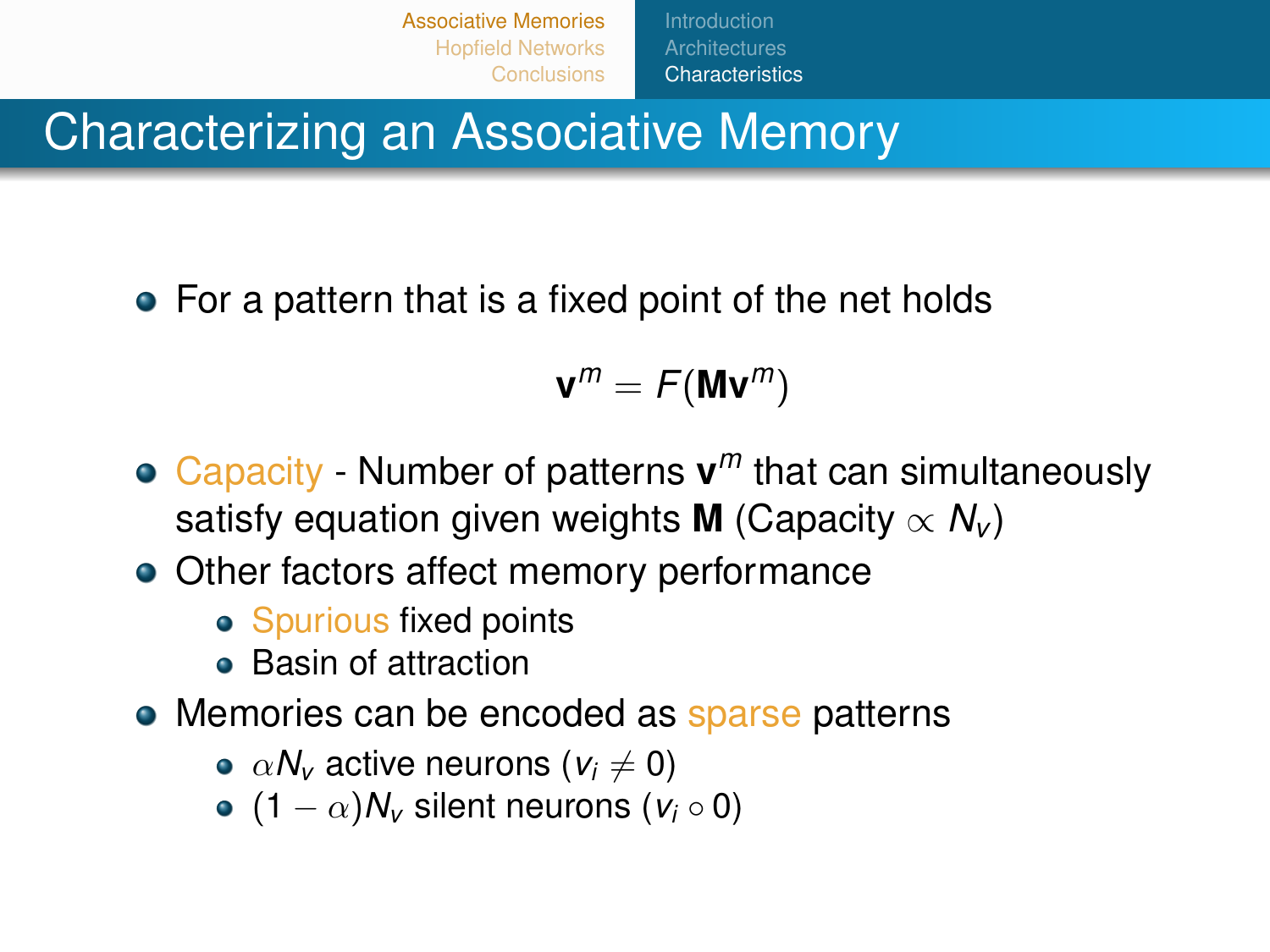[Network Models](#page-10-0) **[Energy Functions](#page-14-0)** [Learning](#page-17-0)

# <span id="page-10-0"></span>Hopfield Network (1982)



- Single-layer recurrent network
- **•** Fully connected
- Two popular models
	- Binary neurons with discrete time
	- Graded neurons with continuous time
	- All store binary patterns

#### The Catch

Started in any state (e.g. the partial pattern  $\tilde{\mathbf{v}}$ ), the system converges to a final state (the recalled pattern) that is a (local) minimum of its energy function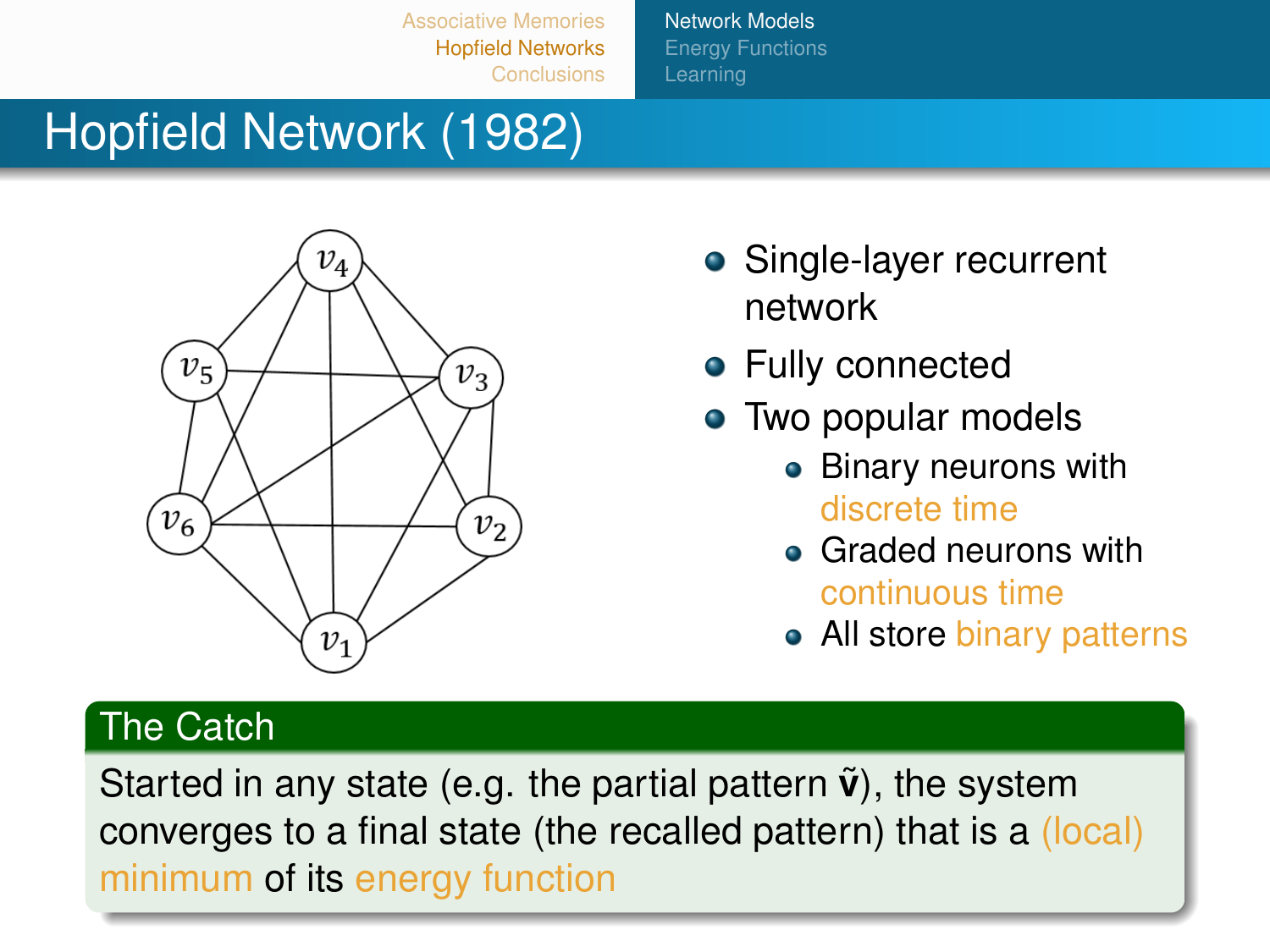[Associative Memories](#page-1-0) [Hopfield Networks](#page-10-0) [Network Models](#page-10-0) [Energy Functions](#page-14-0)

### The Binary Model

Response in {−1, 1} and discrete time *t*

$$
v_j(t+1) = \left\{ \begin{array}{ll} 1, & \text{if } x_j > 0 \\ -1, & \text{otherwise} \end{array} \right.
$$

#### • Neuron internal potential

$$
x_j = \sum_k M_{jk} v_k + l_j
$$

- $\bullet$  *I<sub>i</sub>*  $\rightarrow$  direct input (sensory or bias)
- $\bullet$   $M_{ik} \rightarrow$  synaptic weight
- No self-recurrent connections:  $M_{ii} = 0$
- $\bullet$  Symmetric weight matrix:  $M_{jk} = M_{kj}$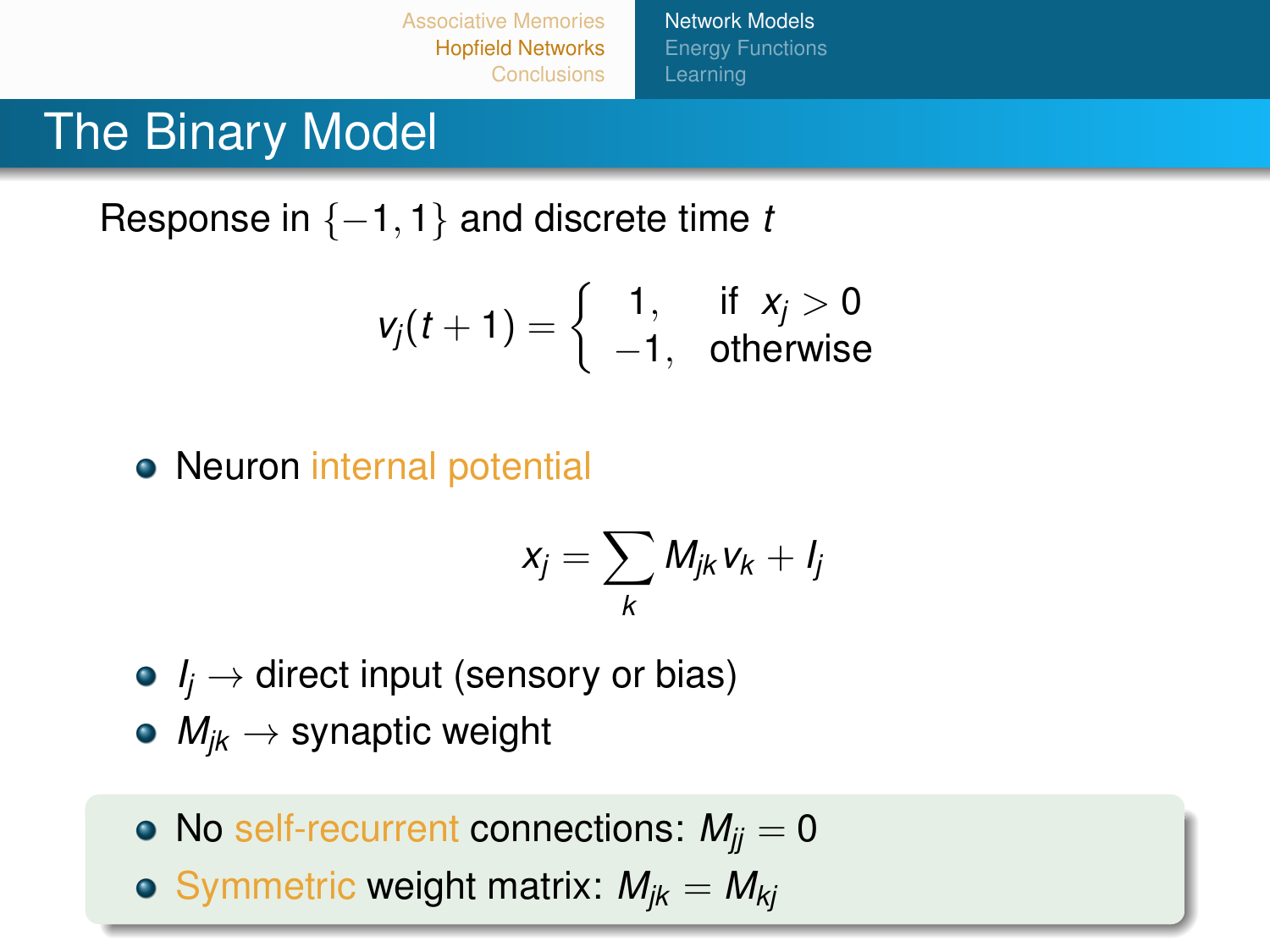[Network Models](#page-10-0) [Energy Functions](#page-14-0)

### Asynchronous State Update

At time *t*

- <sup>1</sup> Pick a neuron *j* at random
- 2 If  $x_i > 0$  set  $v_i = 1$  else  $v_i = -1$

Increment time and iterate





A magnetic Ising (spin) system (Boltzmann machines)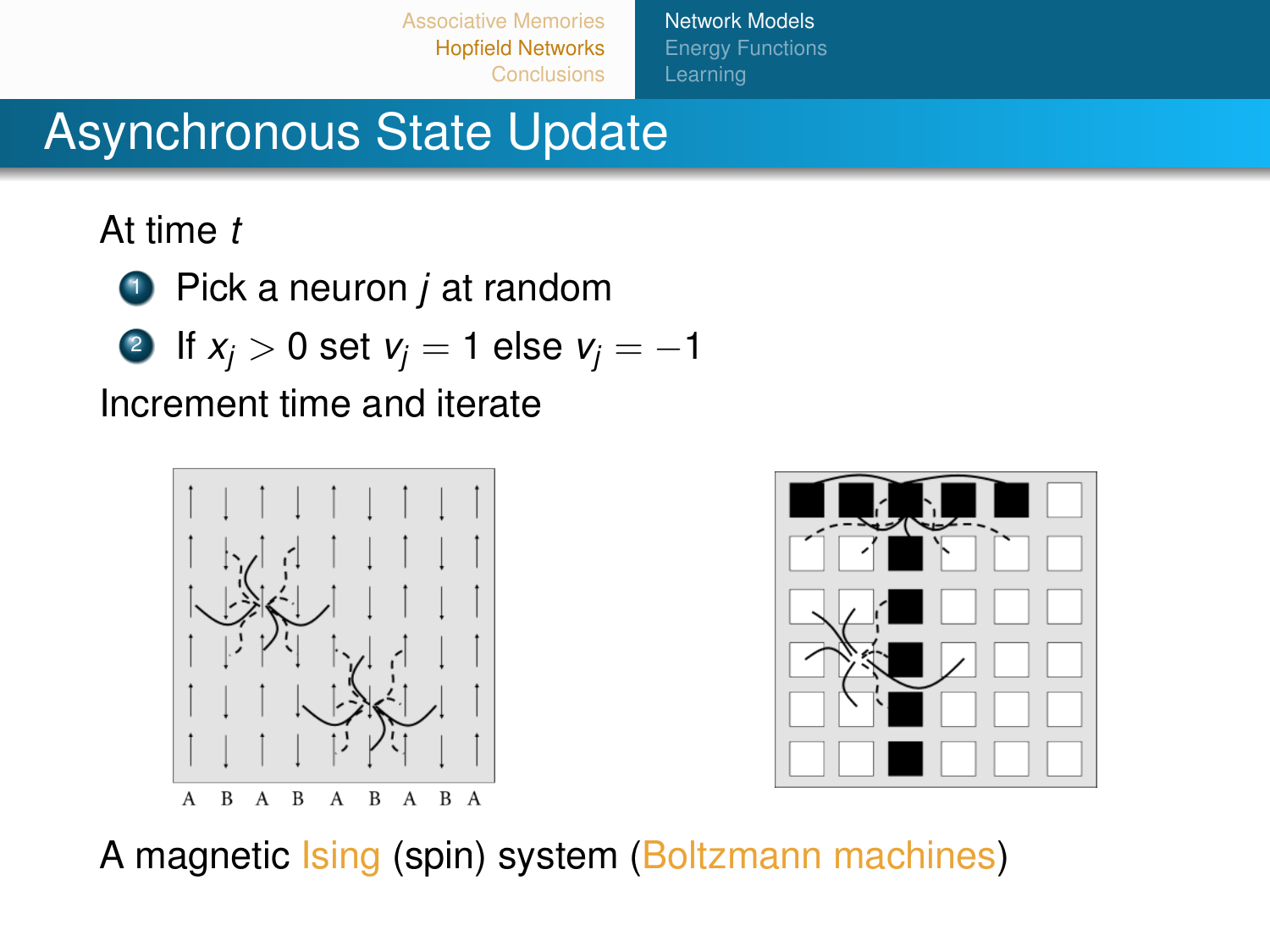[Network Models](#page-10-0) [Energy Functions](#page-14-0)

#### The Graded Model Synchronous Update

Upper-lower bounded continuous response (typically in [0, *V*]) and continuous time

$$
\frac{dx_j}{dt}=-\frac{x_j}{\tau}+\sum_k M_{jk}v_k+l_j
$$

- $\bullet$  Instantaneous activity  $v_i = F(x_i)$ , where  $F(\cdot)$  bounded monotone increasing function (e.g. sigmoid).
- Mean potential  $x_j$  with exponential decay  $\tau$
- *M* often chosen symmetric
- $\bullet$  With no self-recurrence  $\Rightarrow$  same fixed points of binary model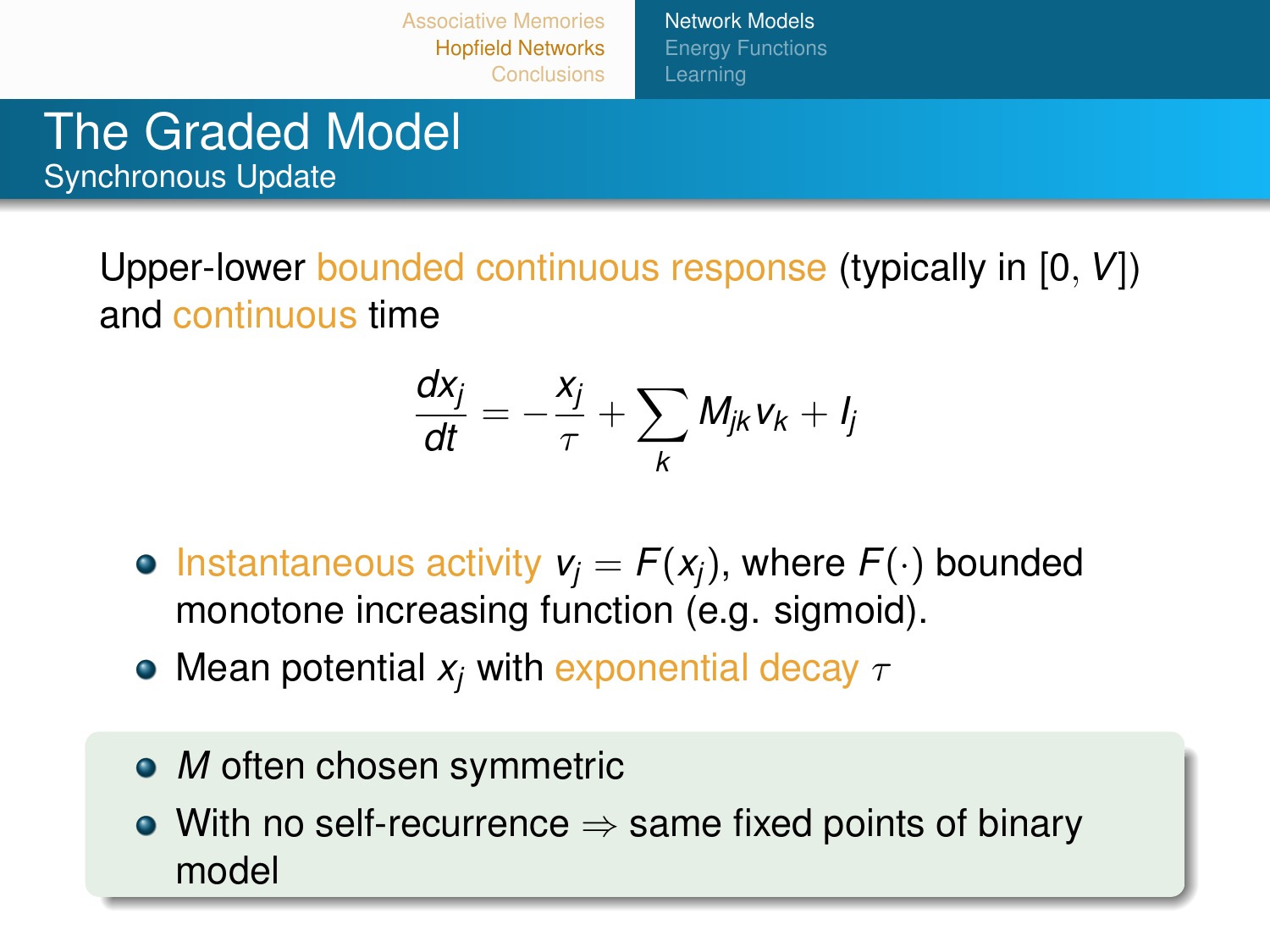[Associative Memories](#page-1-0) [Hopfield Networks](#page-10-0) [Network Models](#page-10-0) [Energy Functions](#page-14-0) [Learning](#page-17-0)

### <span id="page-14-0"></span>Energy Function

Will 
$$
x_j
$$
 (or  $\frac{dx_j}{dt}$ ) converge to a fixed point?

Ensure that the network has an energy function *E* s.t.

- Decreases monotonically under state dynamics:  $\frac{dE}{dt} < 0$
- Is bounded below (with  $\frac{dE}{dt} = 0$  only if  $\frac{dx}{dt} = 0$ )
- Lyapunov function (dynamical system stability)



Attractor ≡ local minimum of energy function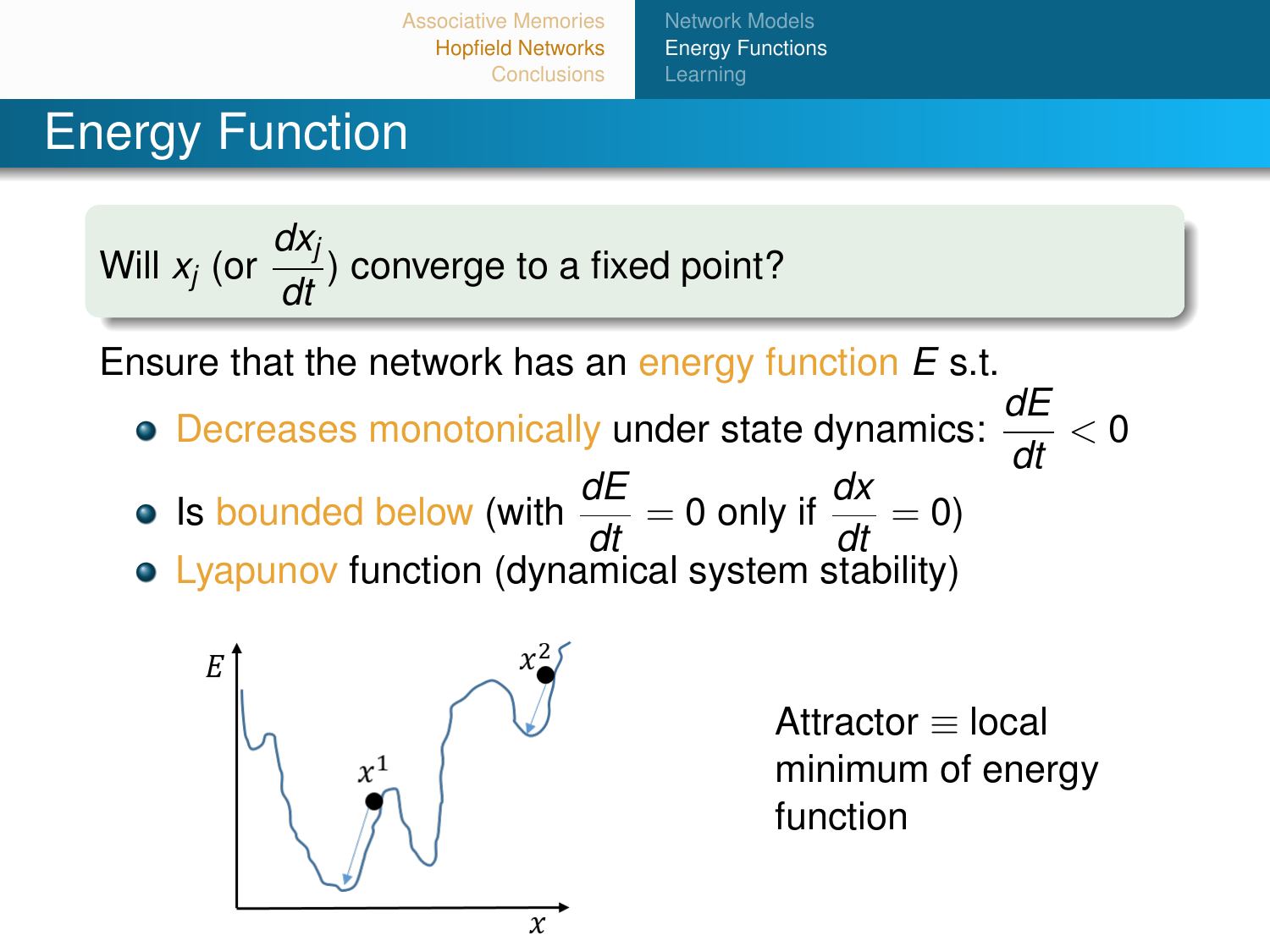[Network Models](#page-10-0) [Energy Functions](#page-14-0)

### Hopfield Energy Functions

Binary Neurons (symmetric and without self-recurrence)

$$
E=-\frac{1}{2}\sum_{jk}M_{jk}v_jv_k-\sum_jl_jv_j
$$

Graded Neurons (symmetric)

$$
E = -\frac{1}{2} \sum_{jk} M_{jk} v_j v_k - \sum_j I_j v_j + \frac{1}{\tau} \int^{v_j} F^{-1}(z) dz
$$

Third term  $= 0$  when no self-recurrence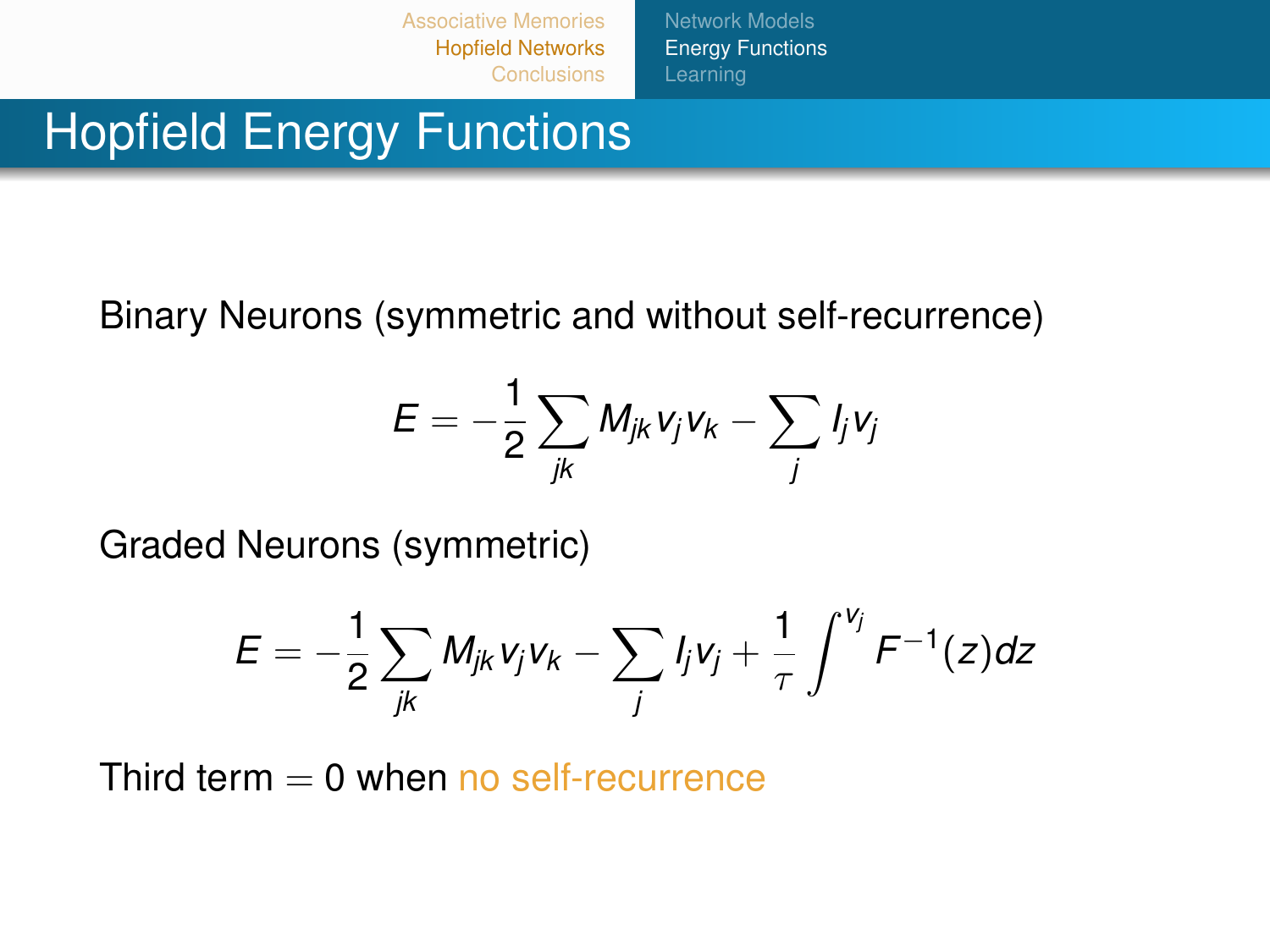[Network Models](#page-10-0) **[Energy Functions](#page-14-0)** [Learning](#page-17-0)

## Hopfield Network Stability

Asynchronous Binary Neuron Model

$$
E=-\frac{1}{2}\sum_{jk}M_{jk}v_jv_k-\sum_jl_jv_j
$$

- How do we show convergence?
- Where are the fixed points?

#### Asynchronous Binary Hopfield

At each state change, the energy function decreases at least by some fixed minimum amount, and because the energy function is bounded, it reaches a minimum in finite time

A continuous Hopfield network can only be shown to converge asymptotically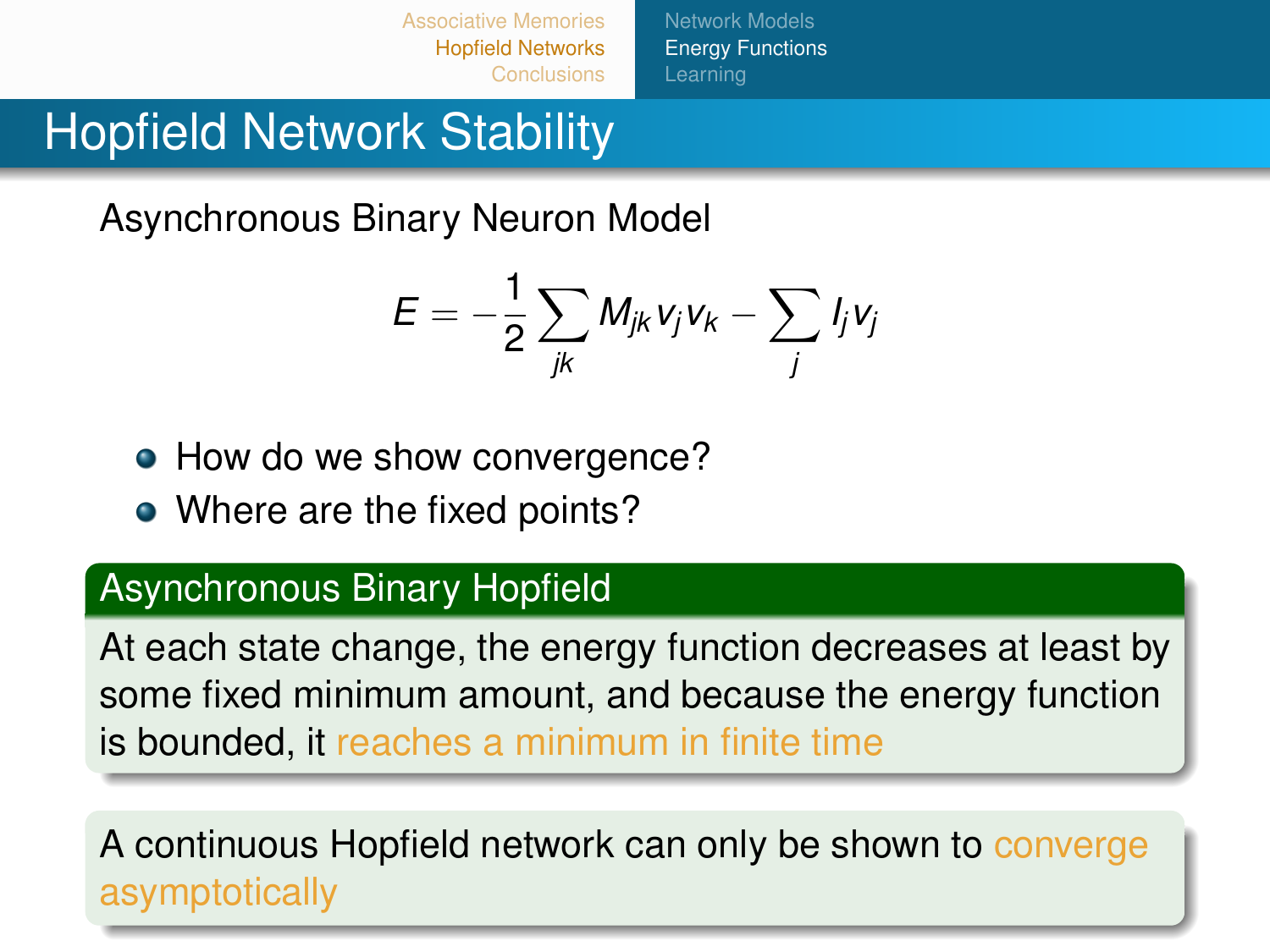[Network Models](#page-10-0) **[Energy Functions](#page-14-0)** [Learning](#page-17-0)

### <span id="page-17-0"></span>Hopfield Network Learning

How can we set the values of **M** such that a set of patterns  $\{v^1, \ldots, v^P\}$  is stored into its memory?

Weights **M** must be such that {**v** 1 , . . . , **v** *P* } are fixed points of *E*

Hebbian learning describes associative learning

**•** Simple Hebbian rule

$$
M_{jk}=c\sum_{m=1}^P v_j^m v_k^m
$$

or in matrix notation  $M = cUU^T$ 

Can also be used to incrementally add new memories **v** 0

$$
\mathbf{M}^{\textit{new}} = (1-c)\mathbf{M}^{\textit{old}} + c\mathbf{v^{'}}\mathbf{v^{'}}^T
$$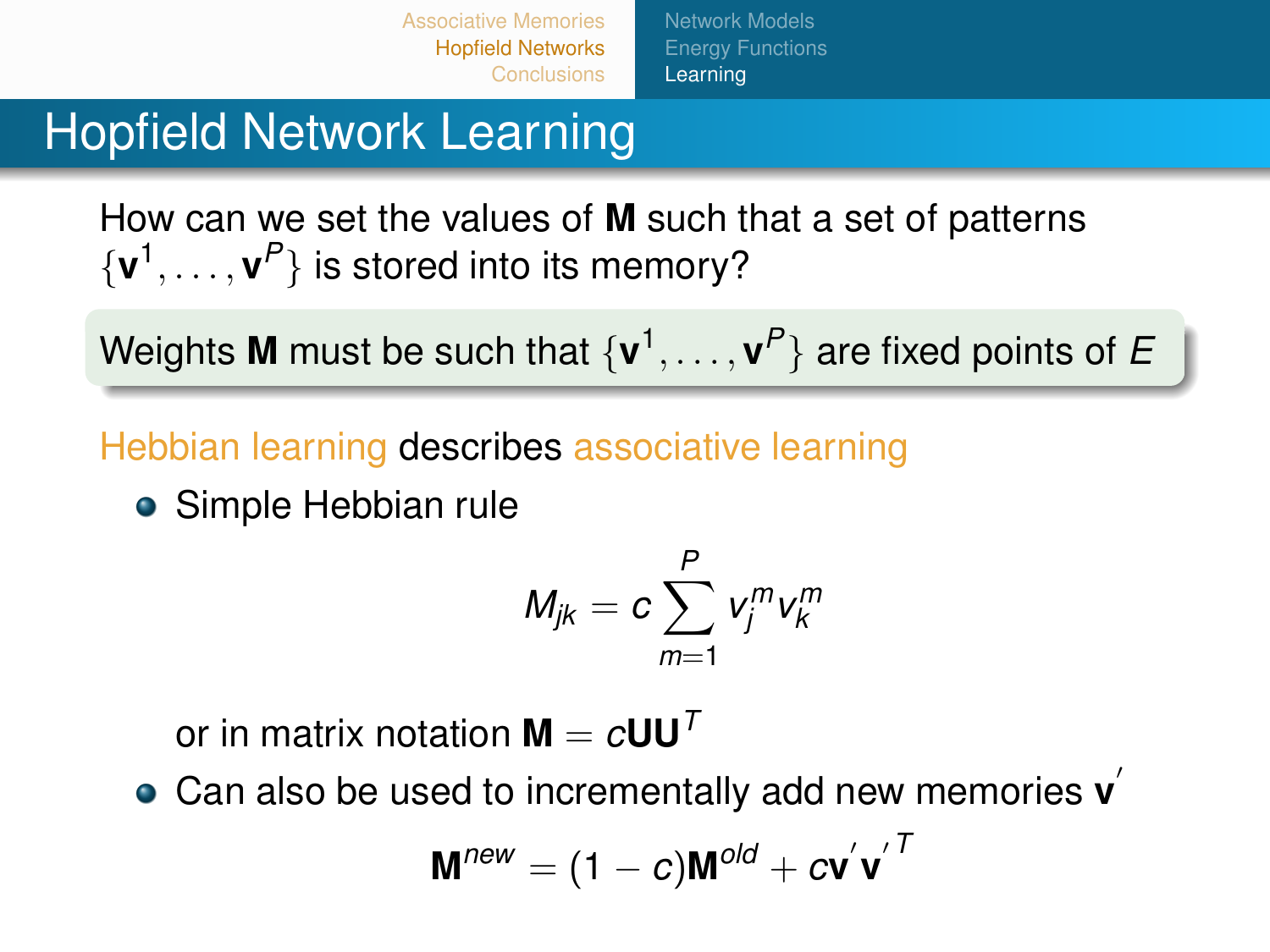[Associative Memories](#page-1-0) [Hopfield Networks](#page-10-0) **[Conclusions](#page-21-0)** [Network Models](#page-10-0) **[Energy Functions](#page-14-0)** [Learning](#page-17-0)

(Somewhat) Useful Things to Know about Hopfield

The similarity between current activation **v**(*t*) and *m*-th stored pattern can be measured by the overlap

$$
\mu_m(t) = \frac{1}{N} \sum_j^N v_j^m v_j(t)
$$

The overlap fully describes the dynamics of the network

$$
x_j(t+1) = \sum_{k} M_{jk} v_k(t) = c \sum_{k} \sum_{m=1}^{P} v_j^m v_k^m v_k(t) = cN \sum_{m=1}^{P} v_j^m \mu_m(t)
$$

- On average there are *N*/2 network neurons active for a pattern  $(N \to \infty)$
- An Hopfield network can store a maximum of 0.138*N* patterns (assuming neuron state flip probability  $P_{\text{err}} = 0.001$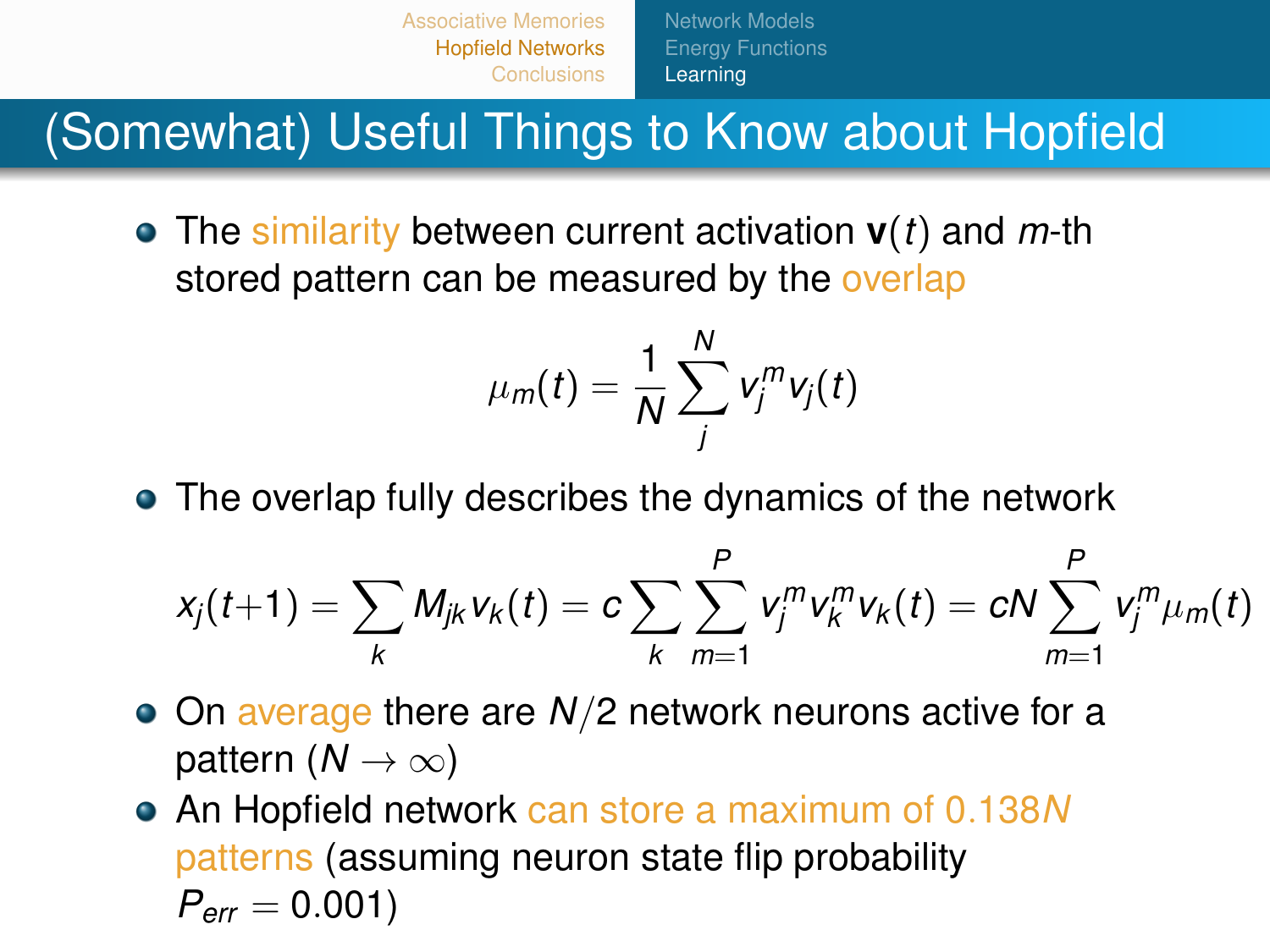[Network Models](#page-10-0) [Energy Functions](#page-14-0) **[Learning](#page-17-0)** 

## Energy Picture

#### Using the overlap



$$
E=-cN^2\sum_{m=1}^P(\mu_m)^2
$$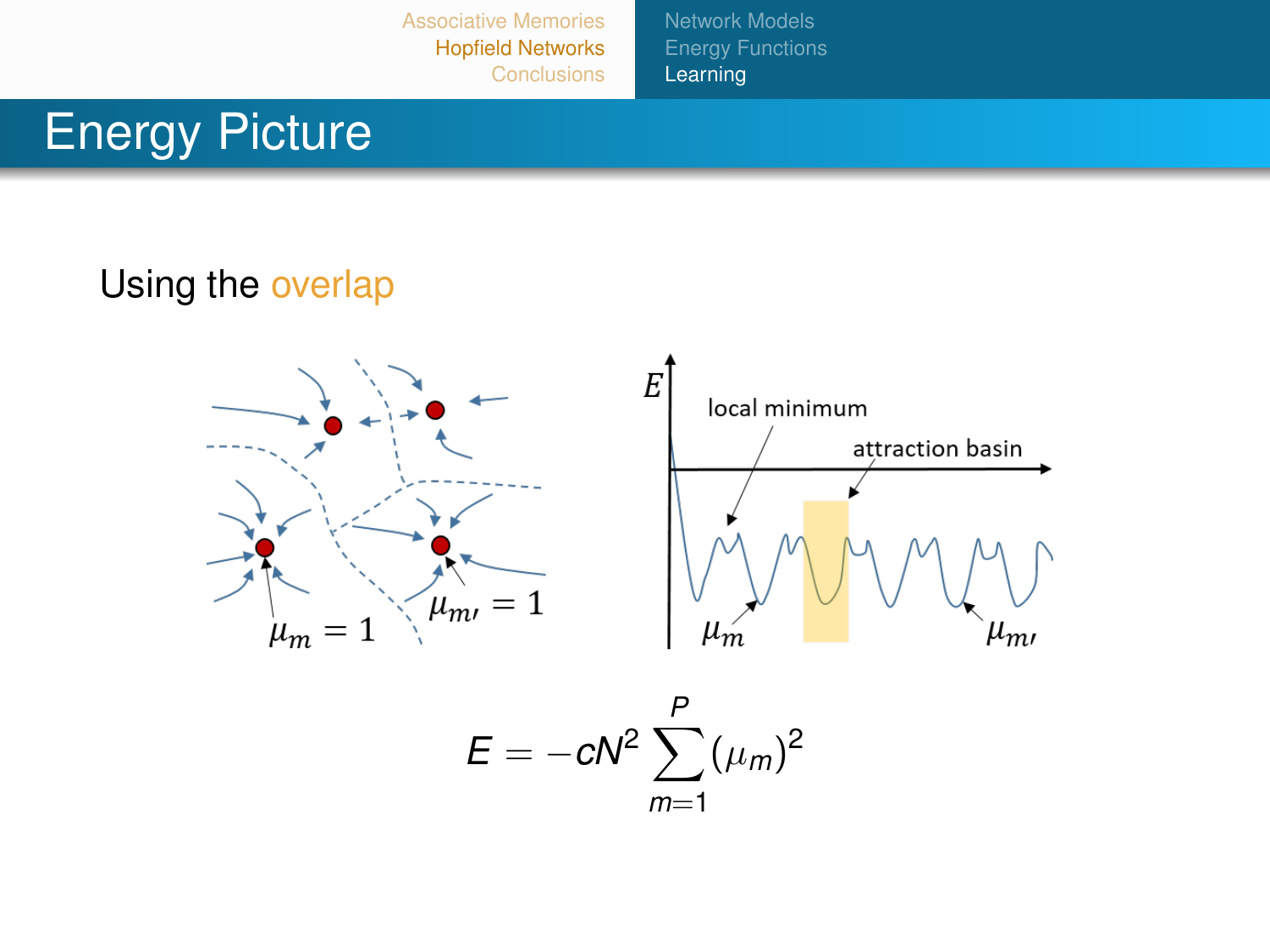[Network Models](#page-10-0) **[Energy Functions](#page-14-0)** [Learning](#page-17-0)

#### An Algorithmic Summary Binary Asynchronous Hopfield

Given a set of  $N$ -dimensional training patterns  $\mathbf{U} = [\mathbf{v}^1 \dots \mathbf{v}^{\mathbf{P}}]$ 

- Set weights  $M = (1/N)UU^T$  (Hebbian)
- Zero the diagonal  $M_{ij} = 0$  for  $j = 1, \ldots, N$

Given a test pattern  $\tilde{v}$ 

- $\bullet$  (t=0) Bootstrap network by  $v_j(0) = \widetilde{v}_j$  for  $j = 1, \ldots, N$
- <sup>2</sup> **Repeat**
	- <sup>1</sup> Generate a random neuron order *order*
	- <sup>2</sup> **for each** neuron *j* ∈ *order*

\n- \n
$$
t = t + 1;
$$
\n
\n- \n Compute  $x_j(t-1) = \sum_k M_{jk} v_k(t-1) + l_j$ \n
\n- \n If  $x_j(t-1) > 0$  set  $v_j(t) = 1$  else  $v_j(t) = -1$ \n
\n- \n Until  $|E(t+1) - E(t)| \approx 0$  (convergence)\n
\n

The state of the network now is the recalled pattern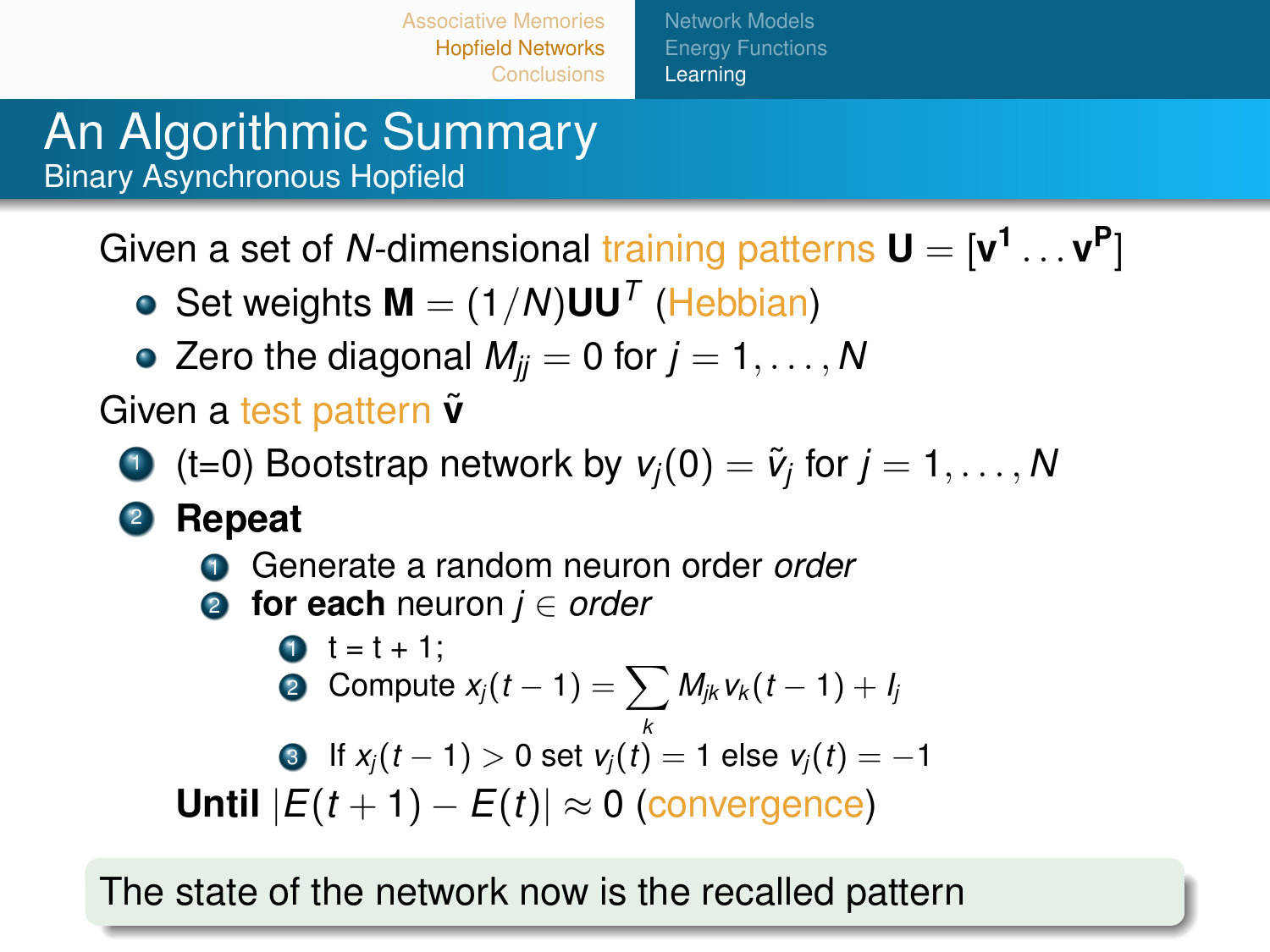**[Applications](#page-21-0) [Summary](#page-22-0)** 

## <span id="page-21-0"></span>Hopfield Network Applications

- Optimization problems The function to be optimized needs to be written as the network energy *E*
	- Travelling salesman
	- Timetable scheduling
	- Routing in communication networks
- Image recognition, reconstruction e restoration
	- Hopfield neurons are pixels of the binary image











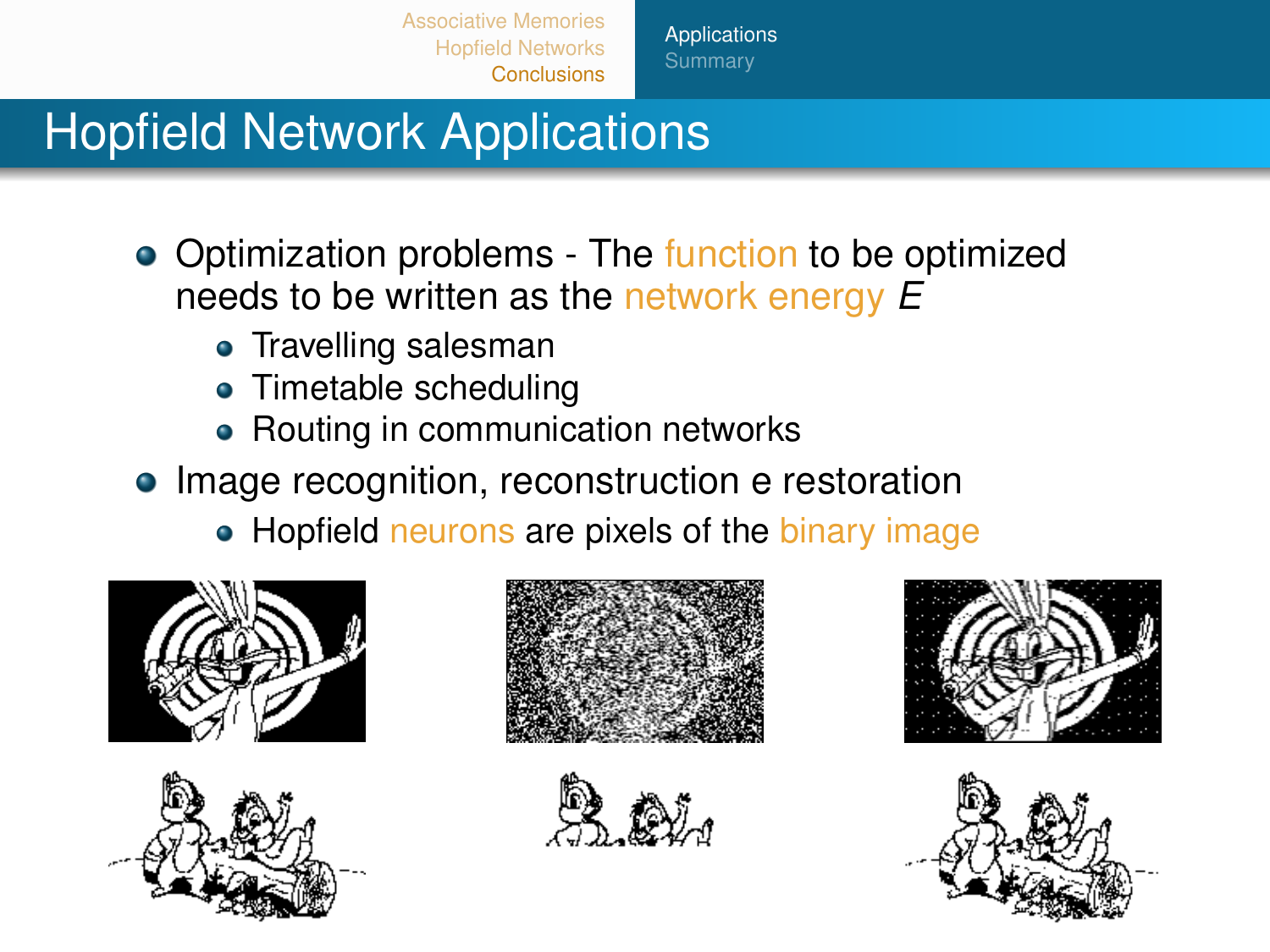**[Summary](#page-22-0)** 

### <span id="page-22-0"></span>Take Home Messages

- Associative memories allow storing patterns and recalling them from partial or corrupted inputs
	- **Often recurrent neural networks**
	- Short-term Vs long-term memory
	- **Autoassociative Vs Heteroassociative**
- **•** Energy function
	- Counterpart of error functions in other neural models
	- Memories are stored in its fixed points
	- Define the stability of the memory as a dynamical system (Lyapunov)
- **Hopfield networks** 
	- Fully connected recurrent NN for binary input
	- Asynchronous and synchronous models
	- Solve nonlinear optimization problems (and are Turing equivalent)